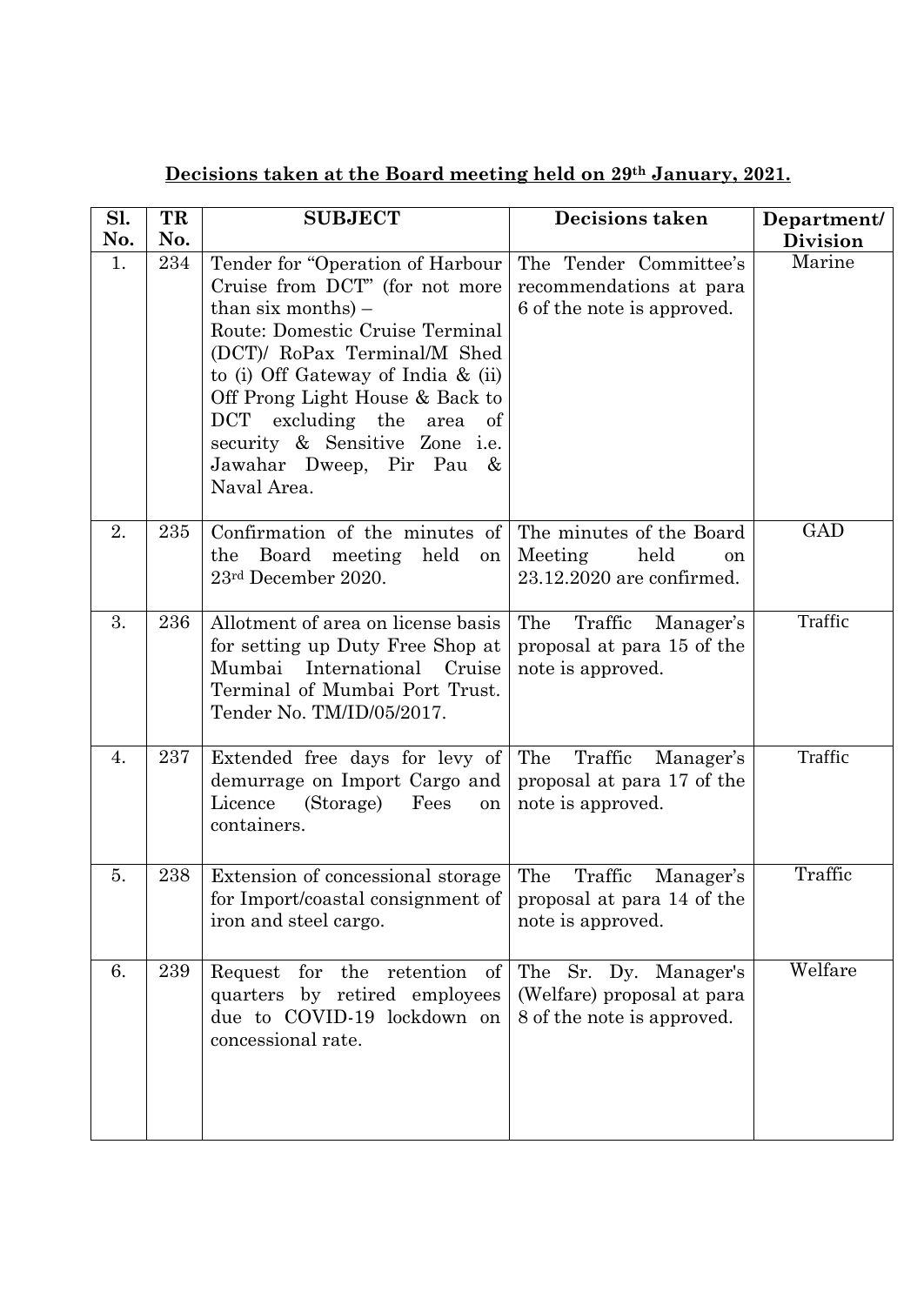| Sl.<br>No. | TR<br>No. | <b>SUBJECT</b>                                                                                                                                                                                              | <b>Decisions taken</b>                                                                                       | Department/<br><b>Division</b> |
|------------|-----------|-------------------------------------------------------------------------------------------------------------------------------------------------------------------------------------------------------------|--------------------------------------------------------------------------------------------------------------|--------------------------------|
| 7.         | 240       | Retention of Fosbery<br>House<br>accommodation - Request from<br>Dr. Malini Shankar, Ex. DG<br>(Shipping).                                                                                                  | The Sr. Dy. Manager's<br>(Welfare) proposal at para<br>$8$ (a), (b) (ii) and (c) of the<br>note is approved. | Welfare                        |
| 8.         | 241       | Offer from Uttar Pradesh State<br>Yarn Company Ltd. (UPSYCL)<br>One Time Settlement Scheme<br>(OTS).<br>Revised Offer - Write-off loss                                                                      | The FA&CAO's proposal<br>at para 10 of the note is<br>approved.                                              | Finance                        |
| 9.         | 242       | Installation of additional loading<br>at First Chemical Berth<br>arm<br>(FCB) by AEGIS.                                                                                                                     | The<br>Estate<br>Manager's<br>proposal at para 10 of the<br>note is approved.                                | Estate                         |
| 10.        | 243       | Tender<br>No.<br>$E.10A/2017$ :<br>"Modernisation of the existing"<br>Mumbai International<br>Cruise<br>Terminal (MICT) at Indira Dock,<br>Mumbai."<br>Excess/<br>Extra<br>$\Delta \sim 10^4$<br>execution. | Chief<br>The<br>Engineer's<br>proposal at para 11 of the<br>note is approved.                                | Civil                          |
| 11.        | 244       | Tender No E 41/2019 - Repair to<br>Approach trestle at Ferry Wharf<br>Sanction<br>the<br>Revised<br>to<br>Estimate.                                                                                         | Chief<br>The<br>Engineer's<br>proposal at para 5 of the<br>note is approved.                                 | Civil                          |
| 12.        | $245\,$   | Disposal of unconnected obsolete The<br>material lying in ICL Section,<br>Bhandar Bhavan.                                                                                                                   | Chief Mechanical<br>Engineer's<br>proposal<br>at<br>para 7 of the note is<br>approved.                       | <b>MEED</b>                    |
| 13.        | 246       | Disposal of unconnected spares<br>(List: A, B and C) and Stationery<br>items of Materials Management<br>Division.                                                                                           | Chief<br>The<br>Mechanical<br>Engineer's proposal<br>at<br>paras 9 and 10 of the note<br>is approved.        | <b>MEED</b>                    |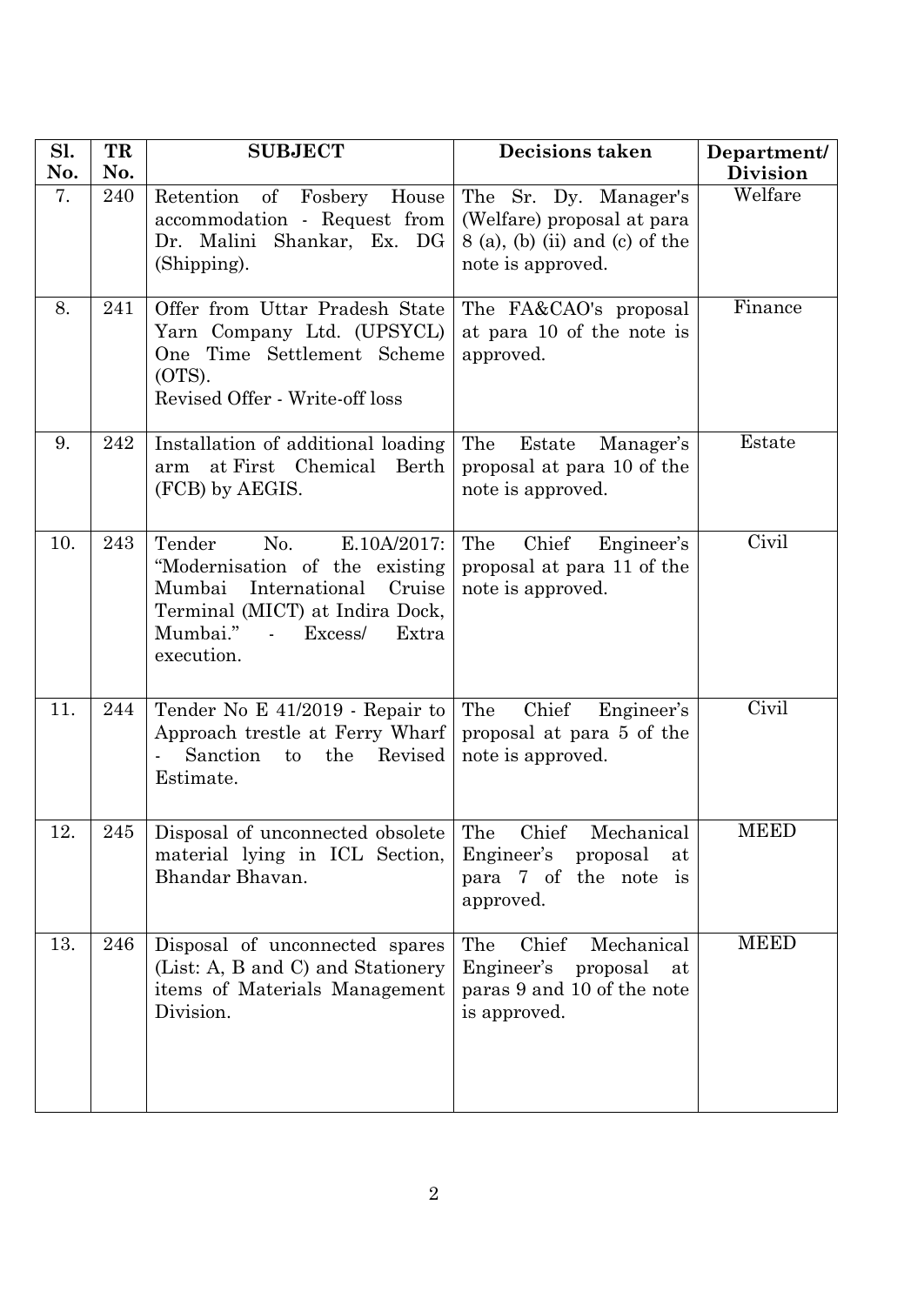| Sl.        | TR         | <b>SUBJECT</b>                                                                                                                                                                                                                                                                                                                                                                                                                                                                                           | <b>Decisions taken</b>                                                                                                                                                | Department/               |
|------------|------------|----------------------------------------------------------------------------------------------------------------------------------------------------------------------------------------------------------------------------------------------------------------------------------------------------------------------------------------------------------------------------------------------------------------------------------------------------------------------------------------------------------|-----------------------------------------------------------------------------------------------------------------------------------------------------------------------|---------------------------|
| No.<br>14. | No.<br>247 | Request for space by MMRDA for<br>MTHL project:<br>1. MbPT land area admeasuring<br>1293.53 sq.m. for construction<br>of permanent footprint<br>on<br>lease basis.<br>2. MbPT<br>Aerial<br>space<br>admeasuring 2368.31<br>sq.<br>m. for grant of Way Leave for<br>Construction of RAMP<br>on<br>Special way leave basis.<br>3. MbPT land area admeasuring<br>6368.86 sq.m. on leave $\&$<br>license basis for 11 months<br>with further renewal of two<br>terms of 11 months each for<br>working space. | The<br>Estate<br>Manager's<br>proposal at para 8 of the<br>note is approved.                                                                                          | <b>Division</b><br>Estate |
| 15.        | 248        | Action<br>Taken Report on the<br>decisions taken in the Board<br>meeting held on 24 <sup>th</sup> November<br>2020.                                                                                                                                                                                                                                                                                                                                                                                      | The Action Taken Report,<br>on the decisions taken in<br>the Board meeting held<br>on 24 <sup>th</sup> November 2020 is<br>approved, reviewed and<br>taken on record. | <b>GAD</b>                |
| 16.        | 249        | Allotment of land to MMRDA on<br>basis<br>for<br>storage<br>temporary<br>of<br>/stacking<br>construction<br>Materials and precast segments<br>at MSR estate, Mumbai - 400010<br>for MTHL Project.                                                                                                                                                                                                                                                                                                        | The<br>Manager's<br>Estate<br>proposal at para 5 of the<br>note is approved.                                                                                          | Estate                    |
| 17.        | 250        | for<br>modification<br>of<br>Request<br>pipeline – Shifting of Loading<br>Operation from HPCL Sewree - I<br>terminal to HPCL Sewree- II<br>terminal - Laying of 24" IFO<br>Pipeline.                                                                                                                                                                                                                                                                                                                     | The<br>Estate<br>Manager's<br>proposal at paras 5 and 6<br>of the note is approved.                                                                                   | Estate                    |
| 18.        | 251        | Tender<br>$No.E-63/2020 - Space$<br>Rental Agreement for Operation<br>of Food Trucks near Ro-Pax<br>Terminal<br>Prince's<br>Dock,<br>at<br>Mumbai.                                                                                                                                                                                                                                                                                                                                                       | Chief<br>The<br>Engineer's<br>proposal at para 6 of the<br>note is approved.                                                                                          | Civil                     |